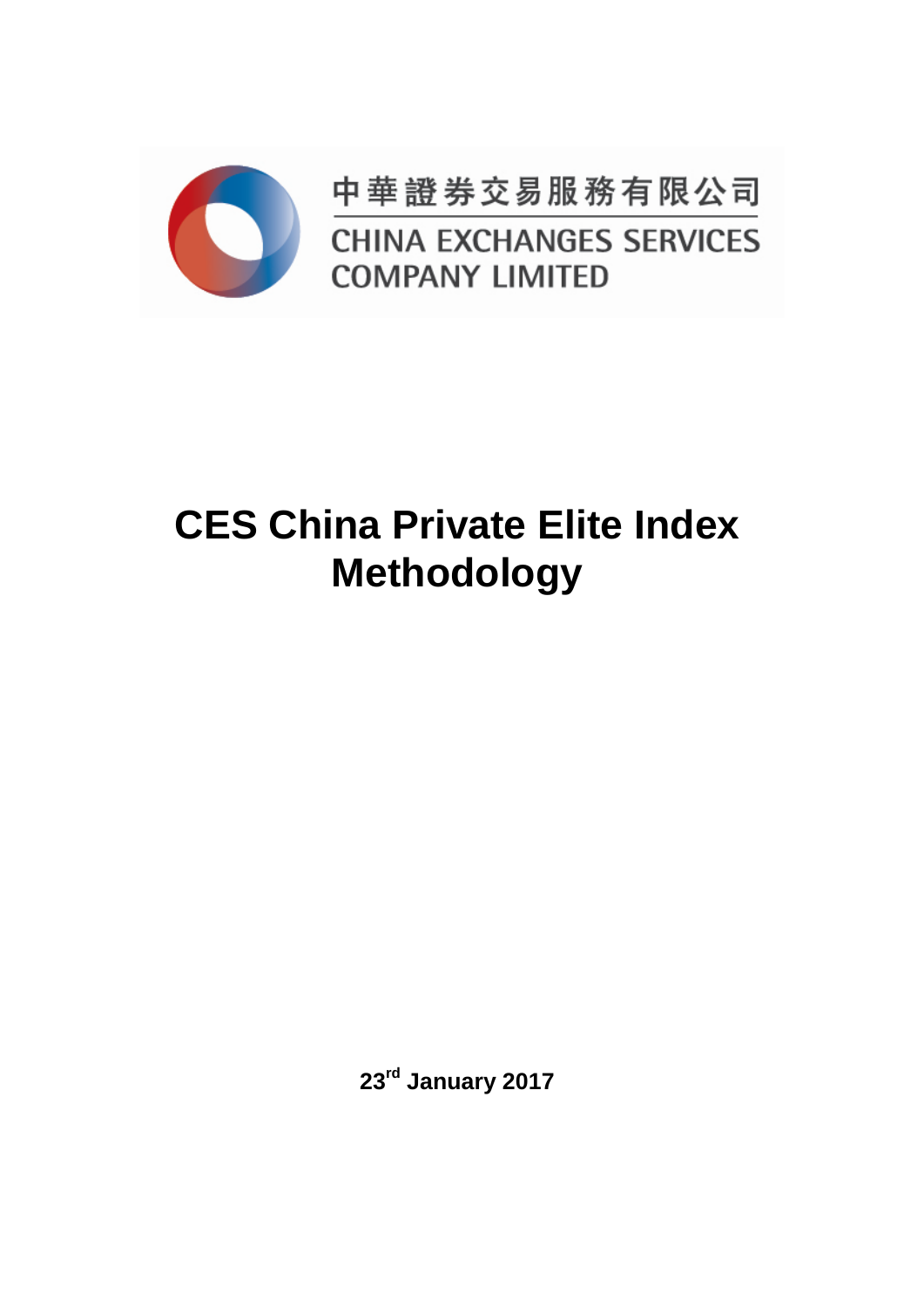

# Contents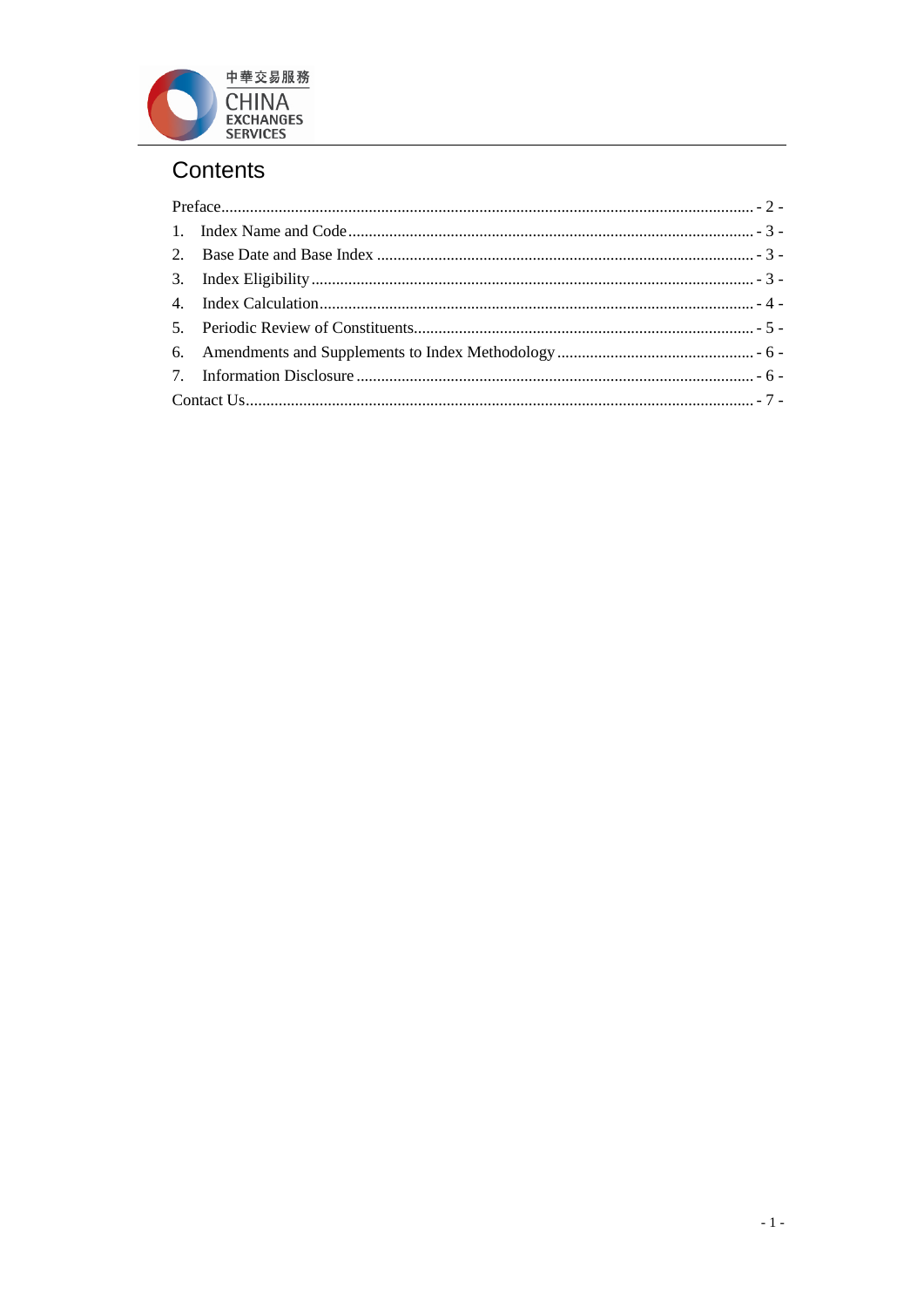

# <span id="page-2-0"></span>**Preface**

China Exchanges Services Company Ltd. (CESC) has appointed China Securities Index Co., Ltd. (CSIC) for index calculation, maintenance and dissemination. The index methodology is developed by mutual agreement between CESC and CSIC.

CES China Private Elite Index (CES P Elite) is a price return index provides a measure of market performance for China's private-owned stocks listed on the Stock Exchange of Hong Kong Limited (SEHK), the New York Stock Exchange (NYSE), the NYSE MKT and the NASDAQ.

<span id="page-2-1"></span>

| Index Name         | Launch Date      | Constituents                                                                                             |
|--------------------|------------------|----------------------------------------------------------------------------------------------------------|
| <b>CES P Elite</b> | $123 - 1 - 2017$ | Consists of the 30 largest China's<br>private-owned stocks listed on SEHK, NYSE,<br>NYSE MKT and NASDAQ. |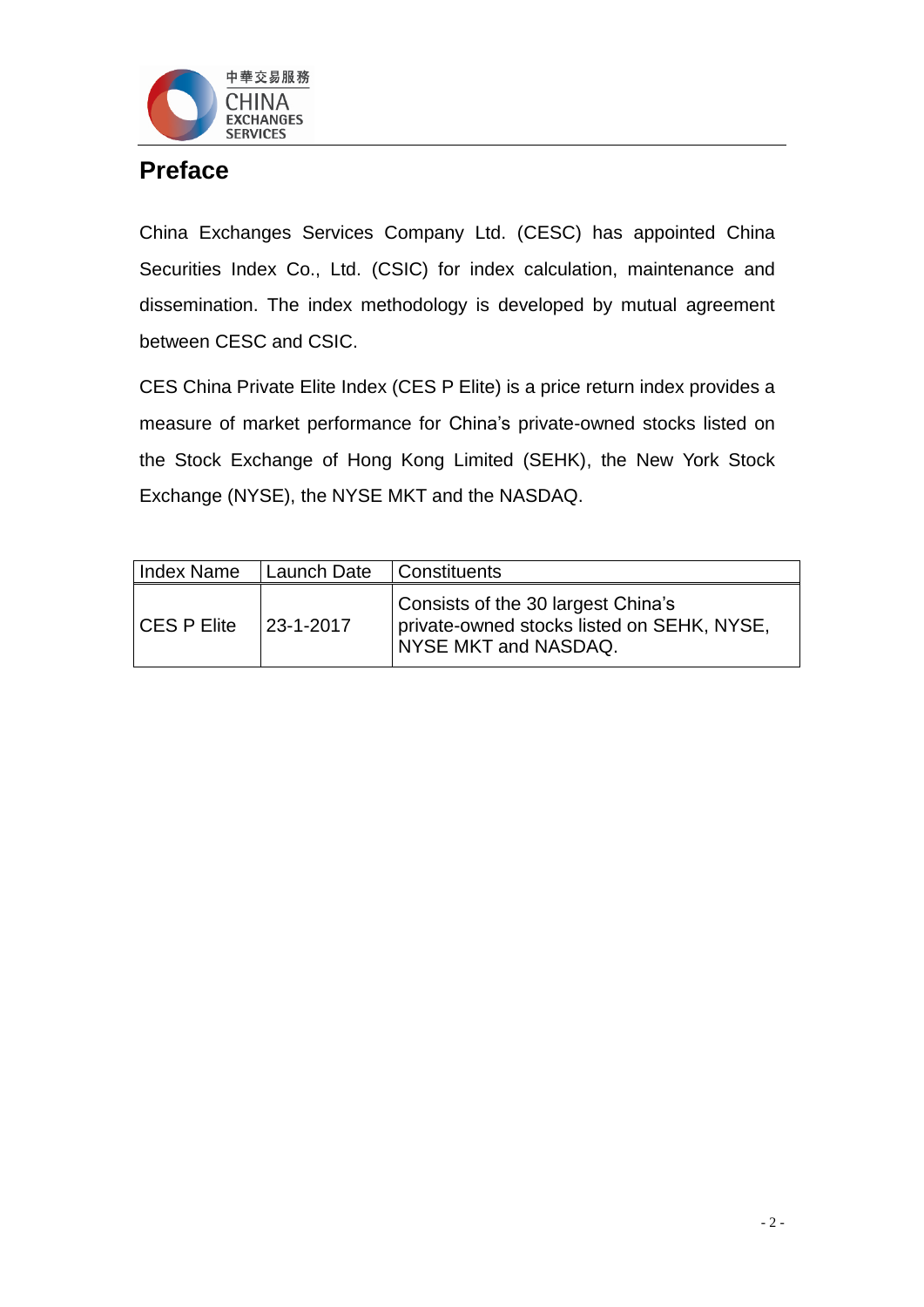

# **1. Index Name and Code**

| Index Name                                        | Abbreviation   Index Currency   Index Code |               |
|---------------------------------------------------|--------------------------------------------|---------------|
| CES China Private Elite Index   CES P Elite   USD |                                            | <b>CESCPE</b> |

### <span id="page-3-0"></span>**2. Base Date and Base Index**

The base date is Dec 31, 2008. The base point is 1000.

# <span id="page-3-1"></span>**3. Index Eligibility**

#### 3.1 Index Universe

The index universe of CES P Elite is all China's private-owned common stocks with primary listing on SEHK, NYSE, NYSE MKT and NASDAQ, satisfying the following conditions:

- $\Box$  The company meets any of the following three criteria:
	- ◆ The listed entity is incorporated in Mainland China; or
	- ◆ The operation centre of the listed entity is in Mainland China; or
	- At least 50% of the listed entity's revenue is originated from Mainland China.
- $\Box$  The company is a private-owned enterprise if finally controlled by natural person, with government ownership of less than 20% of outstanding shares.
- $\Box$  The company has a listing history for more than three months.

#### 3.2 Selection Criteria

The constituents of CES P Elite are selected as follows:

 **Liquidity Screen.** Eligible stocks must attain a daily average trading value of at least 0.5 million USD. Daily average trading value is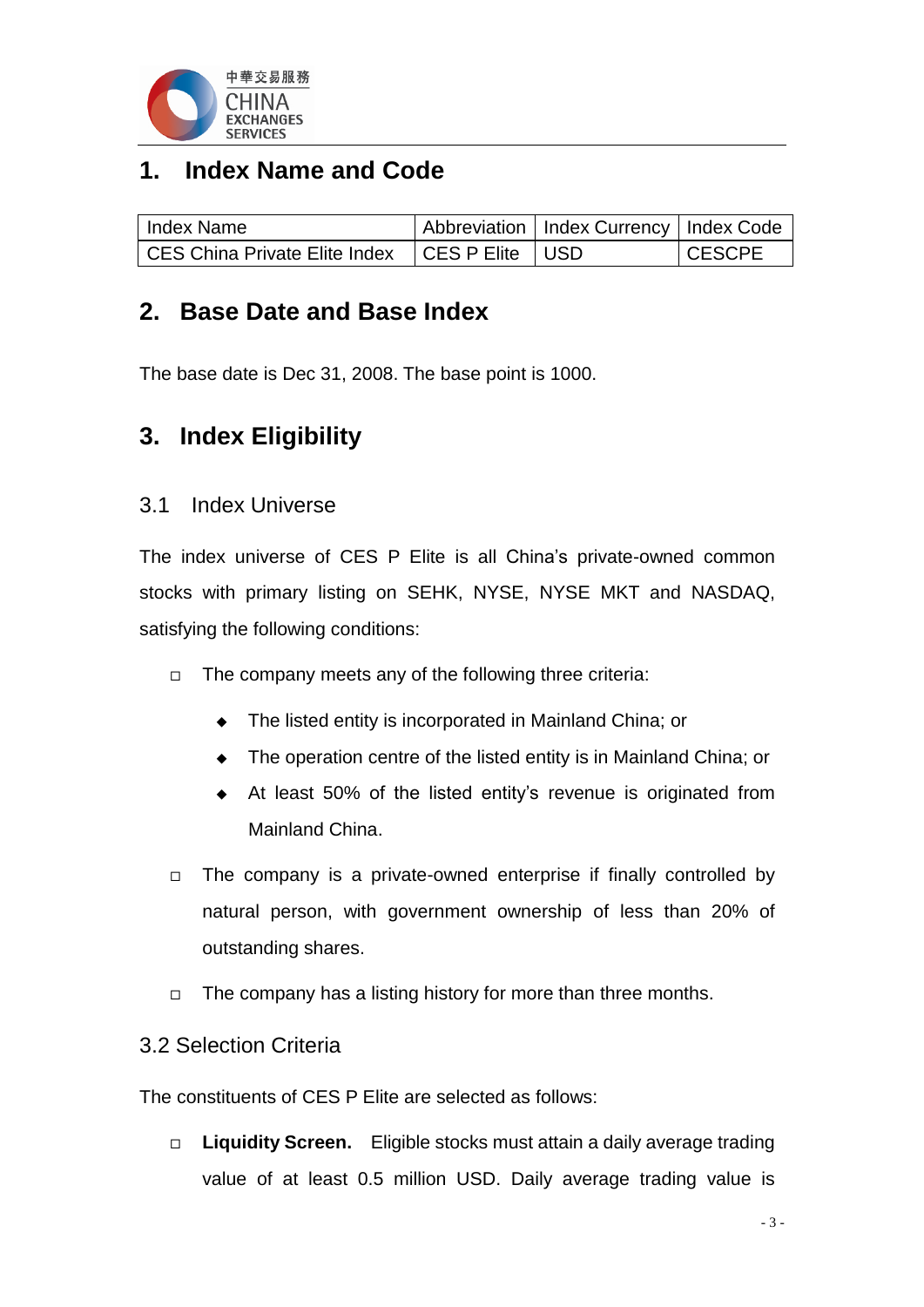

defined as follows:

- The stock's daily average trading value during the most recent year or,
- ◆ For newly listed stocks, the daily average trading from the fourth trading day to the Review Cutoff Date;
- **Size Screen.** Eligible stocks must attain a daily average market capitalisation of at least 500 million USD (including the market capitalisation of A-share counterpart). Daily average market capitalization is defined as follows:
	- The stock's daily average market capitalisation during the most recent year or,
	- For newly listed stocks, the daily average market capitalisation from the fourth trading day to the Review Cutoff Date;
- $\Box$  Following the screens above, the top 30 stocks by daily average total market capitalisation (including the market capitalisation of A-share counterpart) are chosen for inclusion in the index.

# <span id="page-4-0"></span>**4. Index Calculation**

CES P Elite is calculated according to the formula below:

Current adjusted market capitalisation of constituents

Current index =  $\frac{3.000}{2.000}$ 

Divisor

Adjusted market capitalisation =  $\sum$ (Price x Adjusted No. of shares x Weight Factor x Foreign Exchange Rate).

For the calculation of the adjusted no. of shares, please refer to CES P Elite Index Calculation and Maintenance Methodology for further details. The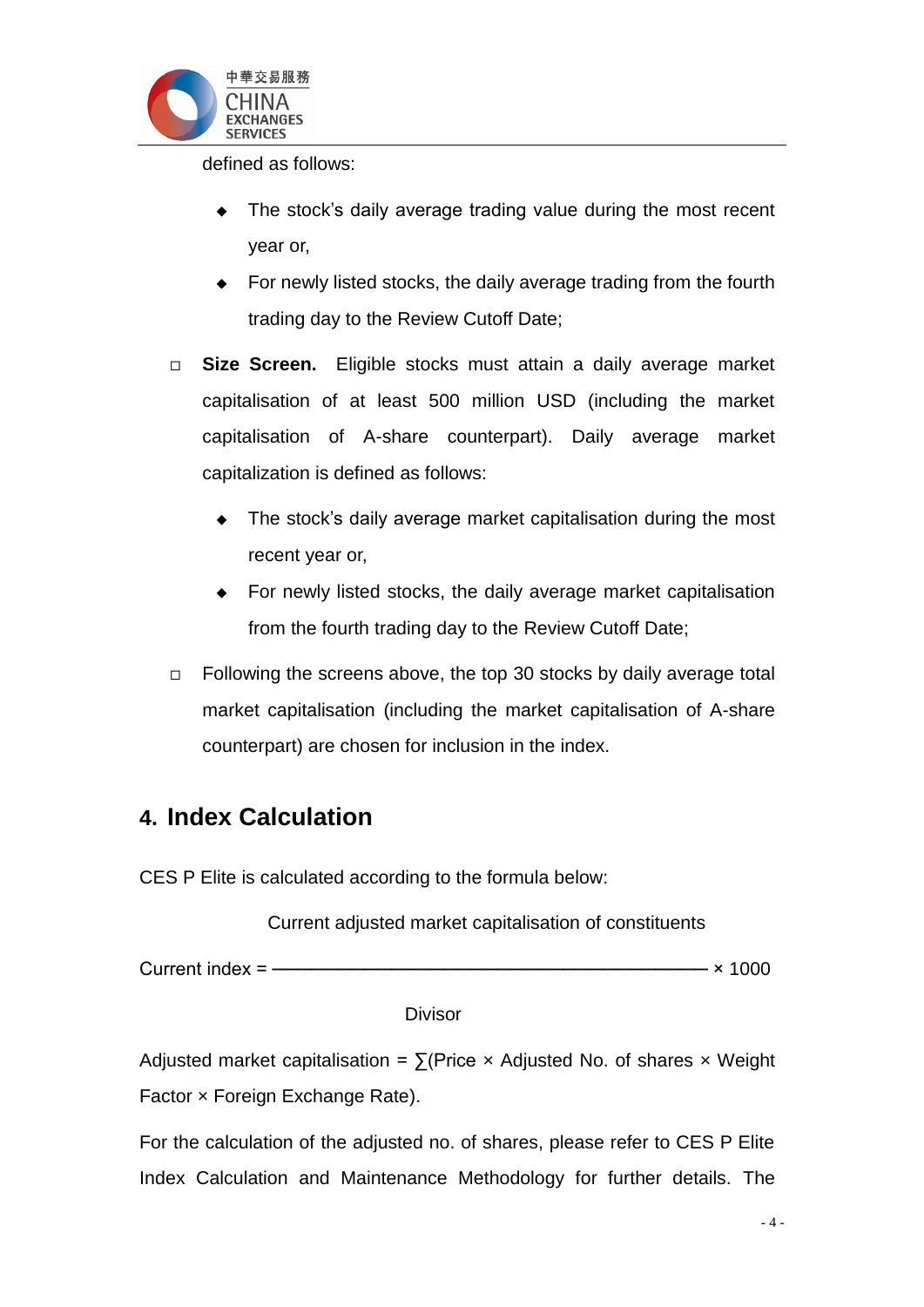

Weight Factor is set between 0 and 1, so that no constituent accounts for more than 15% of the index. Foreign exchange rate from Thomson Reuters (mid-price of quote) is used to calculate the index.

# <span id="page-5-0"></span>**5. Periodic Review of Constituents**

#### 5.1 Periodic Review

CES P Elite is adjusted and rebalanced semi-annually. The index reconstitution and float share adjustments are implemented on the next trading day after the second Friday of each June and December. A buffer zone rule is employed during the reconstitution of CES P Elite. Candidate stocks rank within the top 24 will have the priority to be added into the index and the existing constituents ranking within the top 36 will also have the priority to be retained in the index.

Weight Factor is assigned to each constituent at each semiannually rebalancing. The effective date is the same as that of the constituent adjustment. The Weight Factor stays the same until next rebalancing day.

The reserve list is created for each regular review of index constituents. Five stocks are included in the reserve list of CES P Elite.

#### 5.2 Ongoing Adjustment

When special events occur affecting the representativeness and investability of the indices, requisite non-regular adjustments will be made to the index constituents of CES P Elite. When this happens, securities with the highest ranking in the reserve list will replace the deleted securities. For further details, please refer to CES P Elite Index Calculation and Maintenance Methodology.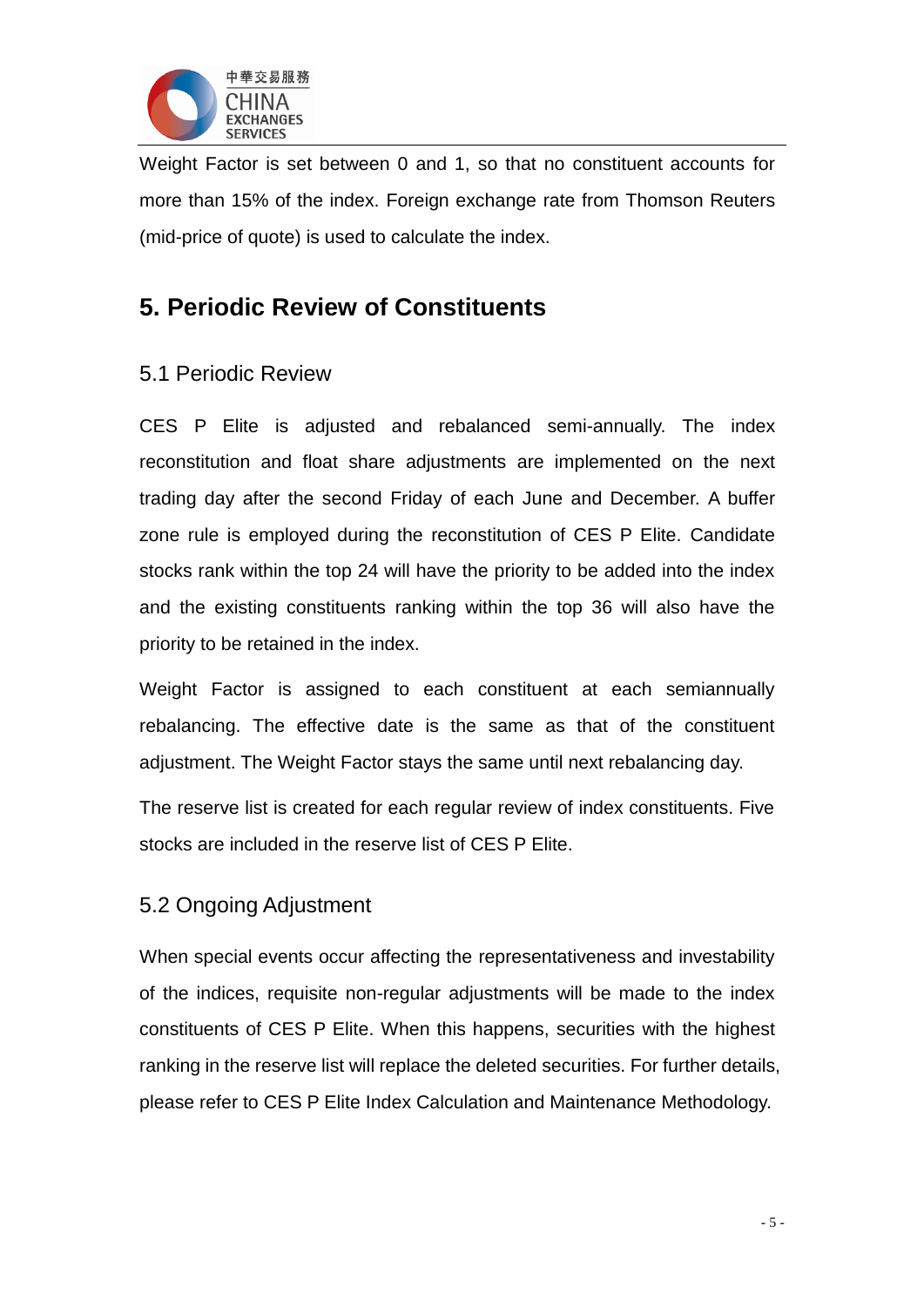

# <span id="page-6-0"></span>**6. Amendments and Supplements to Index Methodology**

In response to market development and clients' feedback, CESC and CSIC will amend or supplement the Index Methodology from time to time as appropriate. Proposed changes will be announced to the market prior to implementation.

# <span id="page-6-1"></span>**7. Information Disclosure**

To maintain the objectiveness, independence and authority of the indices, CESC has adopted a stringent information disclosure policy to ensure transparency, openness and fairness.

- □ Any personnel of CESC and CSIC are forbidden to divulge any information to any third party, including private media interviews before such information is disclosed to the public.
- □ Media used for information disclosure includes but not limited to website of CESC and CSIC.
- $\Box$  In general, result of the regular index review is published two weeks before the effective date. Non-regular adjustment in constituents will be published as soon as practicable. Changes in index methodology and index maintenance rules are usually published two weeks before the effective date.